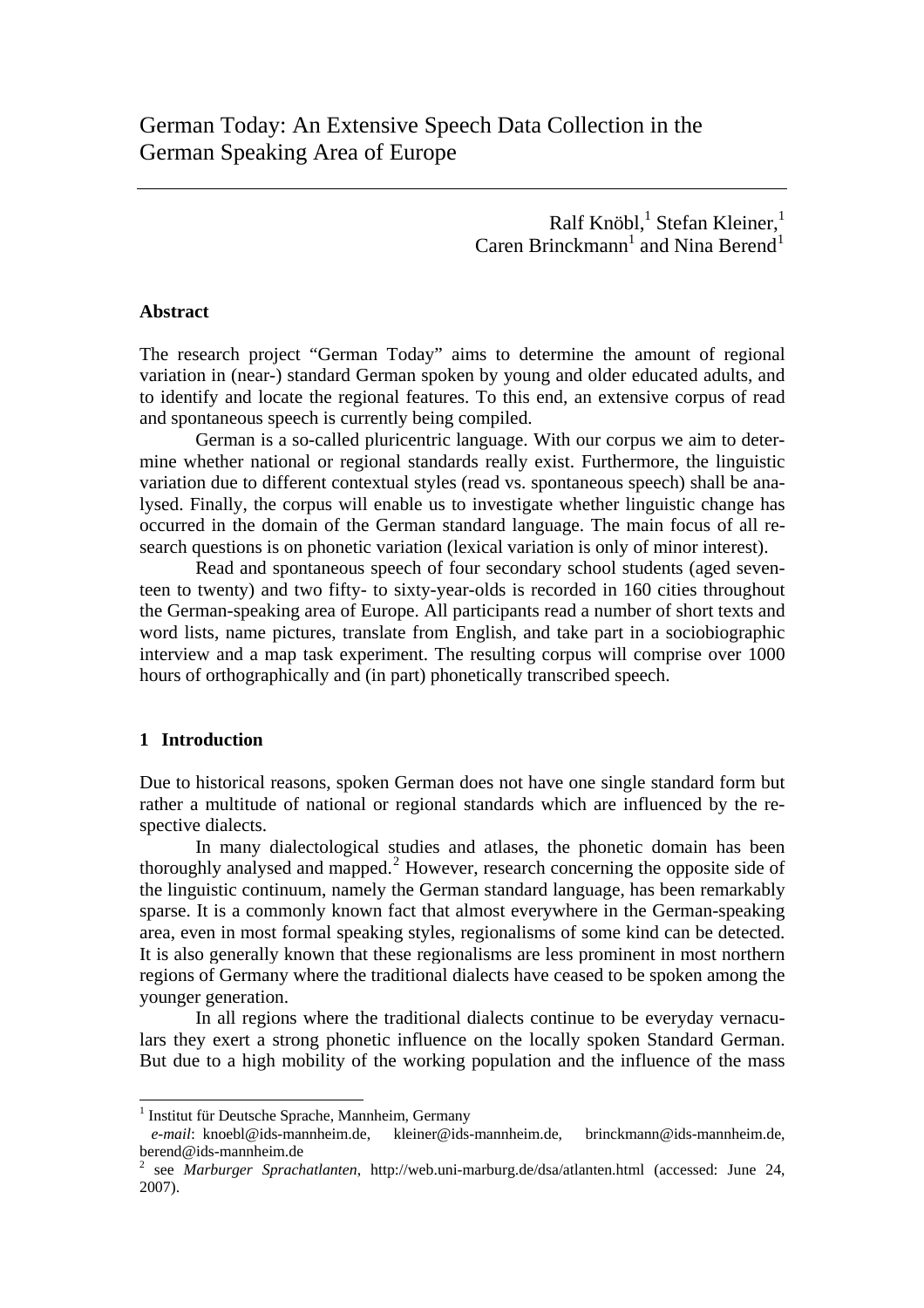media, there has been an ongoing trend for linguistic assimilation of the local dialects to the standard language along with a sharp overall decline in dialect speakers. This recent development has been especially strong in the urbanised regions of central and southern Germany.



**Figure 1**: The traditional dialect areas of German (from Dingeldein, 1992: 30)

Nevertheless there are only few studies aiming at a comprehensive description of the features of regionalised Standard German (see 1.2). To fill this scientific gap, our project aims to describe the phonetic features and their areal range in the whole area where German is used as an official language (i.e. Germany, Austria, Switzerland, Luxemburg, South Tyrol, Eastern Belgium and Liechtenstein).

# **1.1 Research questions**

The following research questions shall be answered in the course of our project:

- How much regional variation in near-standard speech can be found in younger vs. older educated people?
- Which regional features are still in use and where?
- Have new isoglosses emerged at (relatively) new political borders, i.e. do national standards (Germany vs. Austria vs. Switzerland) or regional standards (e.g. Bavarian Standard German) exist?
- How do empirically collected pronunciation data differ from the forms codified in pronunciation dictionaries?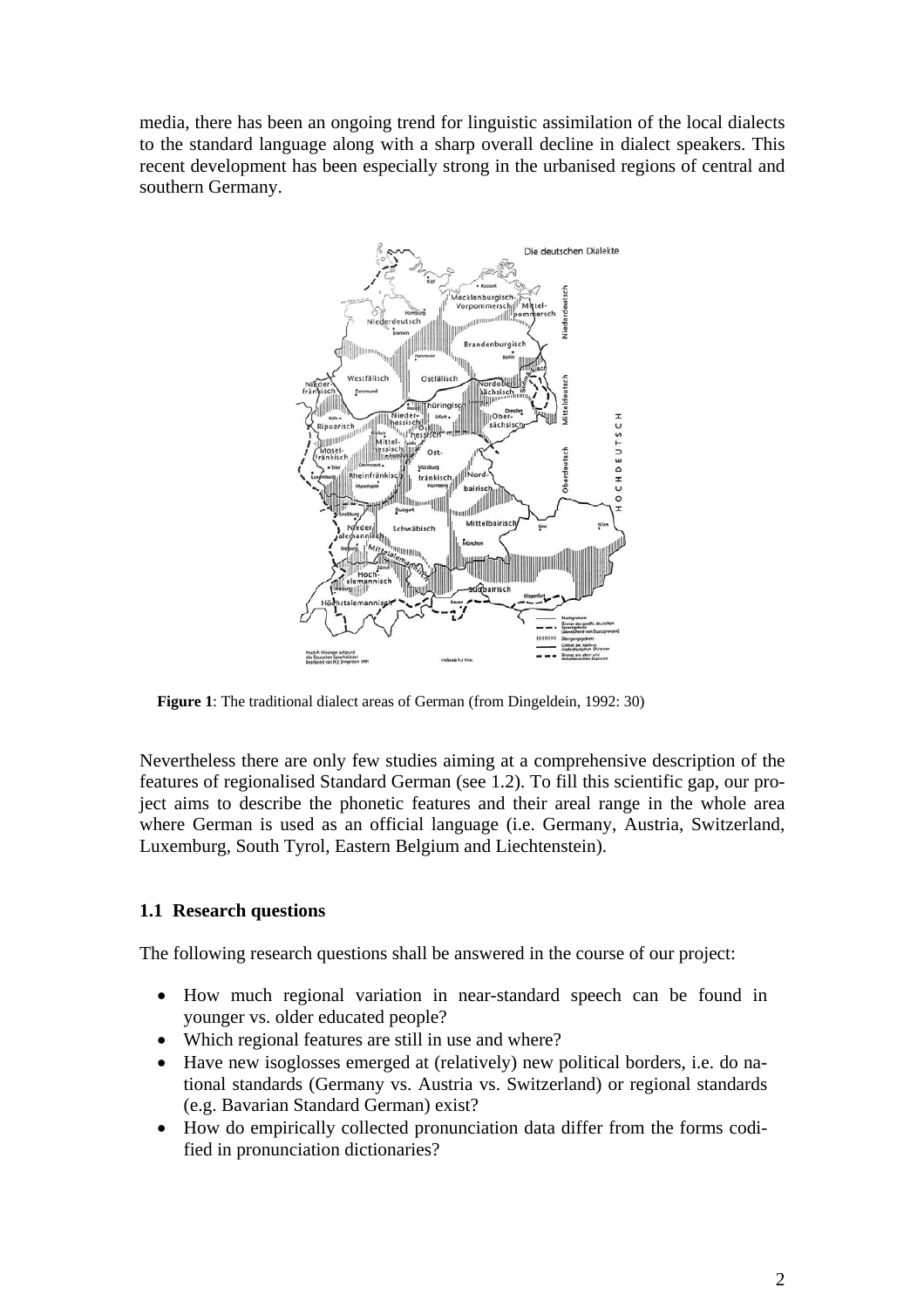• What kind of linguistic forms do we find in different contextual styles (read vs. spontaneous speech)?

# **1.2 Previous studies**

The only fully comparable previous study is the *Atlas zur Aussprache des Schriftdeutschen in der Bundesrepublik Deutschland* (König, 1989). The speech data that was used for its compilation was collected in 1976-77. The speech of forty-four university students from forty-four different places spread homogeneously over the whole area of then West Germany was recorded. The students read a wordlist, a text passage and answered questions in a short sociobiographic interview. Only the data from the wordlists has been transcribed in narrow phonetic transcript and analysed. Comparable empirical studies exist for Switzerland (Hove, 2002) and Austria (Bürkle, 1995). Unfortunately, there is no comparable study for the area of the former German Democratic Republic.

# **2 Concept and design**

# **2.1 Stimuli**

Several different stimuli are used for speech elicitation:

- two short texts (*Northwind and Sun* + 500-word popular scientific text)
- 800-word text/sentences (specifically compiled for this corpus)
- seventy-five pictures (picture naming)
- twenty-five English words and ten English sentences (for translation into German)
- word list with approx. 1000 words (including minimal pairs)
- sociobiographic interview (approx. thirty minutes)
- map task experiment (Anderson et al., 1991; approx. fifteen minutes).

The different stimuli are mainly used to elicit different levels of formality in speech, especially the read vs. spontaneous contrast is an important issue. In the spontaneous speech domain, the sociobiographic interview is carried out between a researcher and a local participant, whereas in the map task experiment two participants from the same city are interacting. Thus, the interview may yield radically different linguistic forms in comparison to the more informal map task situation. This is primarily the case in areas where dialect is the everyday vernacular among the participants (esp. in Switzerland). Picture naming and translation from English are used to check if certain words are pronounced differently when they are written down and read out loud or elicited without providing the written form.

# **2.2 Cities selected for the recordings**

The cities where the participants were recorded were selected according to different criteria. Firstly, the forty-four cities in former West Germany analysed in König (1989) had to be included in our survey. In that way, real-time language change in the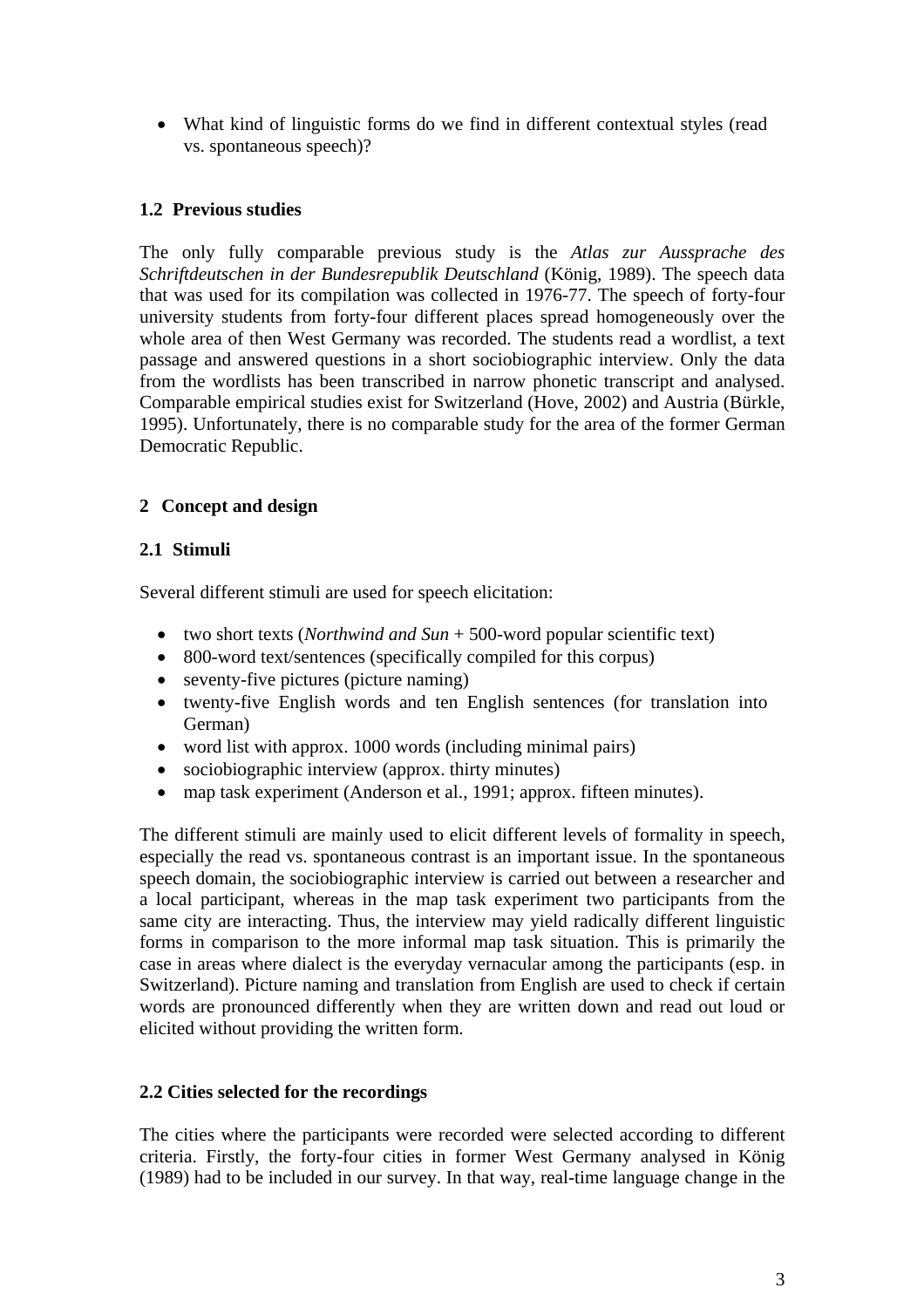past thirty years at these places may be detected. All in all, we plan to include 160 places in our recordings. Thus, the whole German-speaking area can be covered with a grid of recordings that leaves out none of the traditional dialect areas of the German language so that we shall be able to detect even minor deviations in the regional standards. Recordings take place at population centres (e.g. Berlin, Hamburg, Cologne, Munich, Vienna, Zurich) as well as small towns in sparsely populated areas.



# **2.3 Recordings**

# **2.3.1 Participants**

For our main corpus, four speakers (two female, two male) aged seventeen to twenty are recruited at one secondary school in each of the 160 cities. For our secondary corpus, two speakers (one female, one male) aged fifty to sixty are recruited at adult education centres in eighty cities (out of the 160). Both groups of participants have secondary school education. A further requirement is that the participant has to be born at or near the place of recording and at least one of her/his parents has to be from the region as well.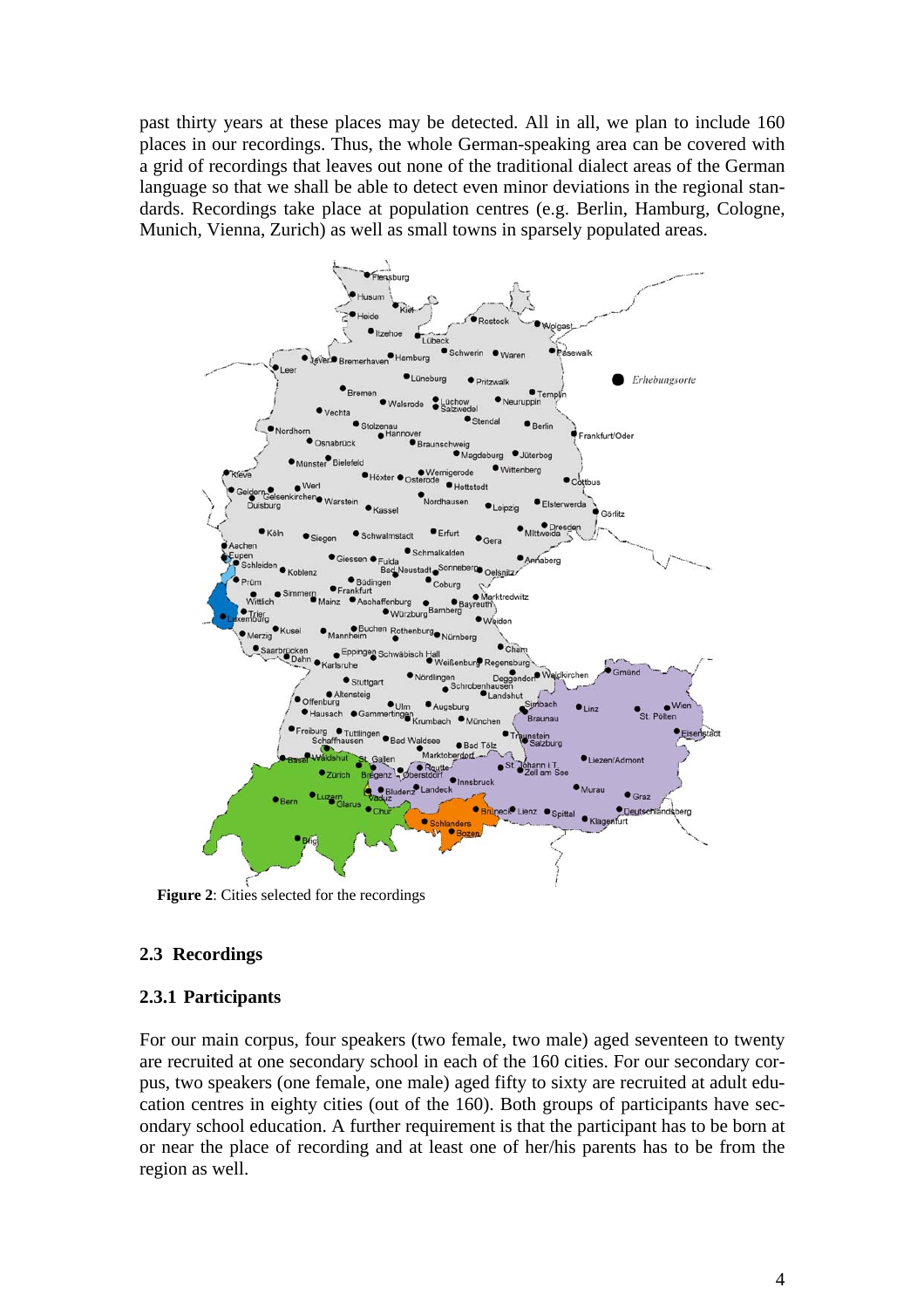### **2.3.2 Recruitment of the participants**

For the acquisition of participants for the main corpus, a letter with a request for cooperation and a short description of the project is sent to the headmaster of a secondary school in the selected cities. The spontaneous positive responses to this letter come close to 40 percent. By following e-mail requests and in some cases a second letter, the positive responses could be raised to about 60 percent. For the remaining 40 percent of the cities where either no response at all or a negative response was given, another secondary school is selected. In case there should be only one secondary school in town, we have to switch to another small town in the vicinity.

The problem of negative responses to our request for cooperation is especially prominent with our recordings at the adult education centres because even in big cities there is only one such institution. On top of that, the positive responses from the adult education centres are only at about 30 percent. We have yet to find a different strategy for the recruitment of the older participants in our study.

### **2.3.3 Field recordings and equipment**

For the field recordings several microphone and recorder types were tested. Finally, a combination of Sennheiser HSP4 headset cardioid microphones and Marantz PMD671 solid state recorders was chosen for the recordings of the main corpus. Initial problems with hum on some field recordings were countered by using rechargeable batteries instead of AC mains power. (For most of the recordings at the adult education centres a Sennheiser MKE2 omni-directional clip-on microphone and a Mayah FlashMan solid state recorder are used).

The recording quality is 16 Bit, 44,1 kHz. For the individual tasks (reading, picture naming, translation) mono recordings are made, in the interviews and map tasks both participants use separate microphones and their speech is recorded on separate audio tracks.

The recordings are carried out by one researcher. Due to the fact that the recordings take place in schools, there is sometimes significant ambient noise. Although the schools are usually able to provide a room in a quiet part of the school building, it can become very noisy on the floors, especially during recesses. Sometimes sound reflection from the walls is a problem, too, when the recordings take place in large rooms with blank walls (classrooms). However, both kinds of problems are alleviated by the headset cardioid microphones that are very effective at suppressing all ambient noise.

## **2.4 Documentation**

All recordings have to be documented in a standardised fashion in order to be usable for statistical analyses. For example, for comparing younger and older speakers we have to document their age at the time of the recordings. In order to unify the documentation for all existing and future in-house corpora, several projects collaborated with the in-house archive and developed a set of standardised XML metadata schemas. These XML schemas build on existing internal and external documentation schemas such as IMDI (2003, 2004) and OLAC (2006) and take into account the workflow of speech corpus production. Another major objective was to minimise re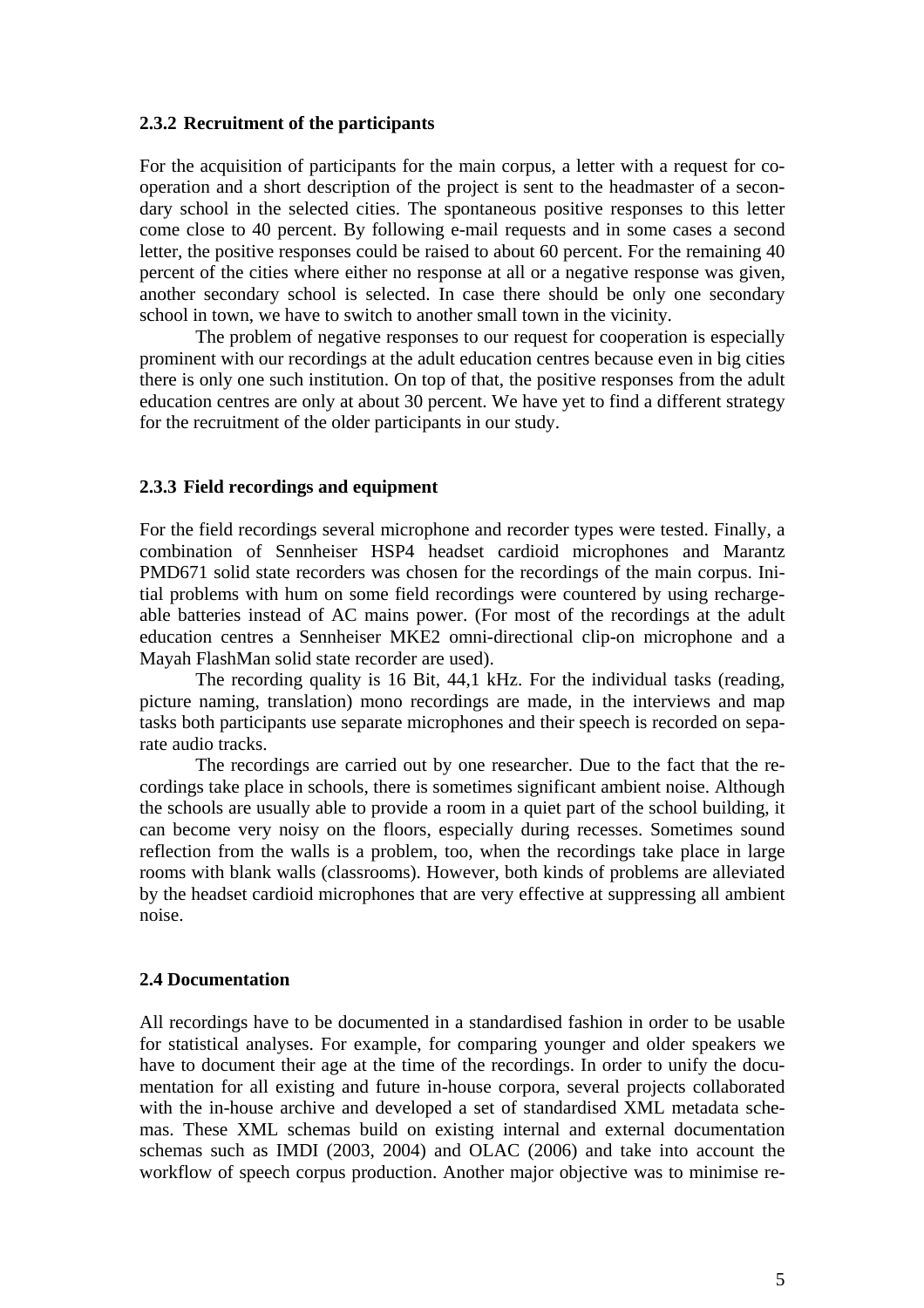dundancy which was achieved by designing separate schemas for documenting speakers, recording sessions, and entire corpora.

The resulting schemas are currently being tested within our project and are regularly revised following consultation with the archive and other projects. The XML schemas are accompanied by a manual containing element definitions, guidelines, and examples.

## **2.5 Annotation**

Annotating over 1000 hours of read and spontaneous speech is a rather daunting task. As a first step, the speech data is transcribed orthographically. Similar to our efforts regarding the standardisation of documentation schemas, the conventions for orthographic transcriptions of spontaneous speech are discussed and agreed upon between several in-house projects, building on existing transcription conventions (Goedertier and Goddijn, 2000; Kohler et al., 1994). For example, punctuation is not marked and lexical capitalisation is applied.

The orthographic transcription of read speech is carried out semi-automatically using a Praat script (Boersma and Weenink, 2007) that fills the intervals between manually set word boundaries with the respective orthographic material. Spontaneous speech is transcribed completely manually in 2-3 second inter-pause stretches using Praat. Especially the map task data can be rather dialectal, making it hard to understand for transcribers not familiar with the respective dialect. All in all, read speech can be transcribed much faster and more reliably than spontaneous speech.

Since our resources are somewhat limited, up to now primarily read speech has been transcribed and aligned. By focussing on read speech instead of transcribing the whole corpus in a non-selective way, it will be possible to carry out all analyses pertaining to regional variation without having to wait several years only for the orthographic annotation to be complete. Nevertheless, the interviews are also being transcribed, at least in part. In addition, two avenues to overcome the transcription bottleneck are currently being explored:

- 1. evaluation of available automatic speech recognition software (for spontaneous speech) and alignment tools (for read speech) in terms of robustness and usability
- 2. crowdsourcing the orthographic transcription task (e.g. similar to Distributed Proofreaders<sup>[1](#page-5-0)</sup>).

In the future, broad phonetic transcriptions aligned on the phone level and several variationalist annotations will be added to the orthographically transcribed speech. Speech data, transcriptions and annotations, as well as documentation data are stored in a database.

## **3 Concluding remarks: current state of the project**

Currently, the project has reached the final stage of the recording phase. Up to this date (30 June 2007) we have made recordings at 110 secondary schools and 45 adult

<span id="page-5-0"></span> 1 http://www.pgdp.net/c/ (accessed: June 24, 2007).